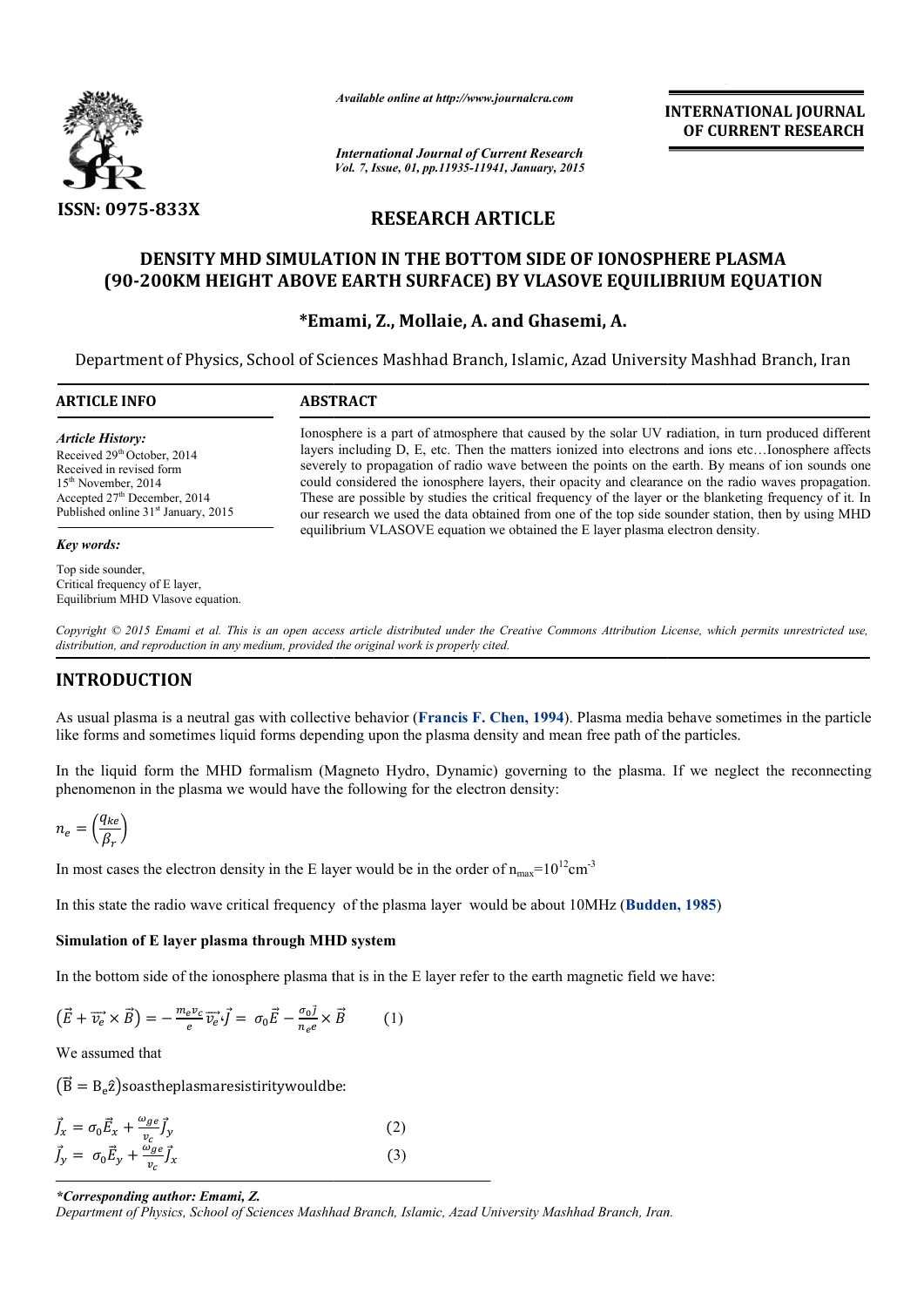*11936 Emami et al. Density mhd simulation in the bottom side of ionosphere plasma (90-200km height above earth surface) by vlasove equilibrium equation*

$$
\frac{1}{J_z} = \sigma_0 \vec{E}_z \tag{4}
$$

We combine two first equations and dismissed  $J_y$ :

Then:

$$
\vec{J}x = \frac{v_c^2}{v_c^2 + \omega_{ge}^2} \sigma_0 \vec{E}_x + \frac{\omega_{ge}v_c}{v_c^2 + \omega_{ge}^2} \sigma_0 \vec{E}_y
$$
(5)  

$$
\vec{J}_y = \frac{v_c^2}{v_c^2 + \omega_{ge}^2} \sigma_0 \vec{E}_x + \frac{\omega_{ge}v_c}{v_c^2 + \omega_{ge}^2} \sigma_0 \vec{E}_x
$$
(6)

$$
\vec{J}_z = \sigma_0 \vec{E}_z \tag{7}
$$

In these equations we used $\vec{J} = \sigma \vec{E}$ .

Or:

$$
\sigma = \begin{bmatrix} \sigma_P & -\sigma_H & 0 \\ \sigma_H & \sigma_P & 0 \\ 0 & 0 & \sigma_{\parallel} \end{bmatrix}
$$

For conductivity tensors.

As here  $\sigma_P = \frac{v_c^2}{v^2 + c}$  $\frac{v_c^2}{v_c^2 + \omega_{ge}^2} \sigma_0$  is the Pederson conductivity and  $\sigma_H = \frac{\omega_{ge} v_c^2}{v_c^2 + \omega_{ge}^2}$  $\frac{\omega_{ge}v_c^2}{v_c^2 + \omega_{ge}^2} \sigma_0$  is the hale conductivity, and  $\sigma_{\parallel} = \sigma_0 = \frac{n_e e^2}{m_e v_c}$  is the conductivity for a part of  $E_{\perp}$  that is perpendicular to B (**Krall and Trievelpiece**, 1973).

For B in general:

$$
\vec{J} = \sigma_{\parallel} \vec{E}_{\parallel} + \sigma_P \overrightarrow{E_{\perp}} - \sigma_H (\overrightarrow{E_{\perp}} \times \vec{B}) / B \tag{8}
$$

In ionospheres because of the electrons and neutral particles we have:

$$
\vec{J} = \sigma_{\parallel} \vec{E}_{\parallel} + \sigma_P \vec{E}_{\perp} - \sigma_H \left( \frac{\vec{E} \times \vec{B}}{B} \right)
$$
(9)

Now if we replace  $\omega_{ge}$ ,  $v_{en}$  with  $\omega_{gi}$ ,  $v_{in}$ 

Then we reach to the following:

$$
\sigma_P = \left(\frac{v_{en}}{v_{en}^2 + \omega_{ge}^2} + \frac{m_e}{m_i} \cdot \frac{v_{in}}{v_{in}^2 + \omega_{gi}^2}\right) \cdot \frac{n_e e^2}{m_e} \tag{10}
$$

$$
\sigma_H = \left(\frac{\omega_{en}}{v_{en}^2 + \omega_{ge}^2} + \frac{m_e}{m_i} \cdot \frac{\omega_{in}}{v_{in}^2 + \omega_{gi}^2}\right) \cdot \frac{n_e e^2}{m_e}
$$
(11)

$$
\sigma_{\parallel} = \left(\frac{1}{\nu_{en}} + \frac{m_e}{m_i} \cdot \frac{1}{\nu_{in}}\right) \cdot \frac{n_e e^2}{m_e} \tag{12}
$$

Here it assumed that in every ion sphere in E layer shape only one type of ion exists. The impacting of electromagnetic waves to the plasma medium based upon calculation would have absorption coefficient and dielectric constant, attenuation and reflection coefficients respectively. For simulation we assumed that if an electromagnetic wave toward ionosphere from the earth as below:

$$
\vec{E} = \vec{E}_0 e^{i(\mp \vec{k} \cdot \vec{r} - \omega t)} \tag{13}
$$

So as:

$$
\vec{k} = -\frac{\omega}{c}\vec{n}\cdot\vec{n} = \mu + \hat{\iota}\chi\tag{14}
$$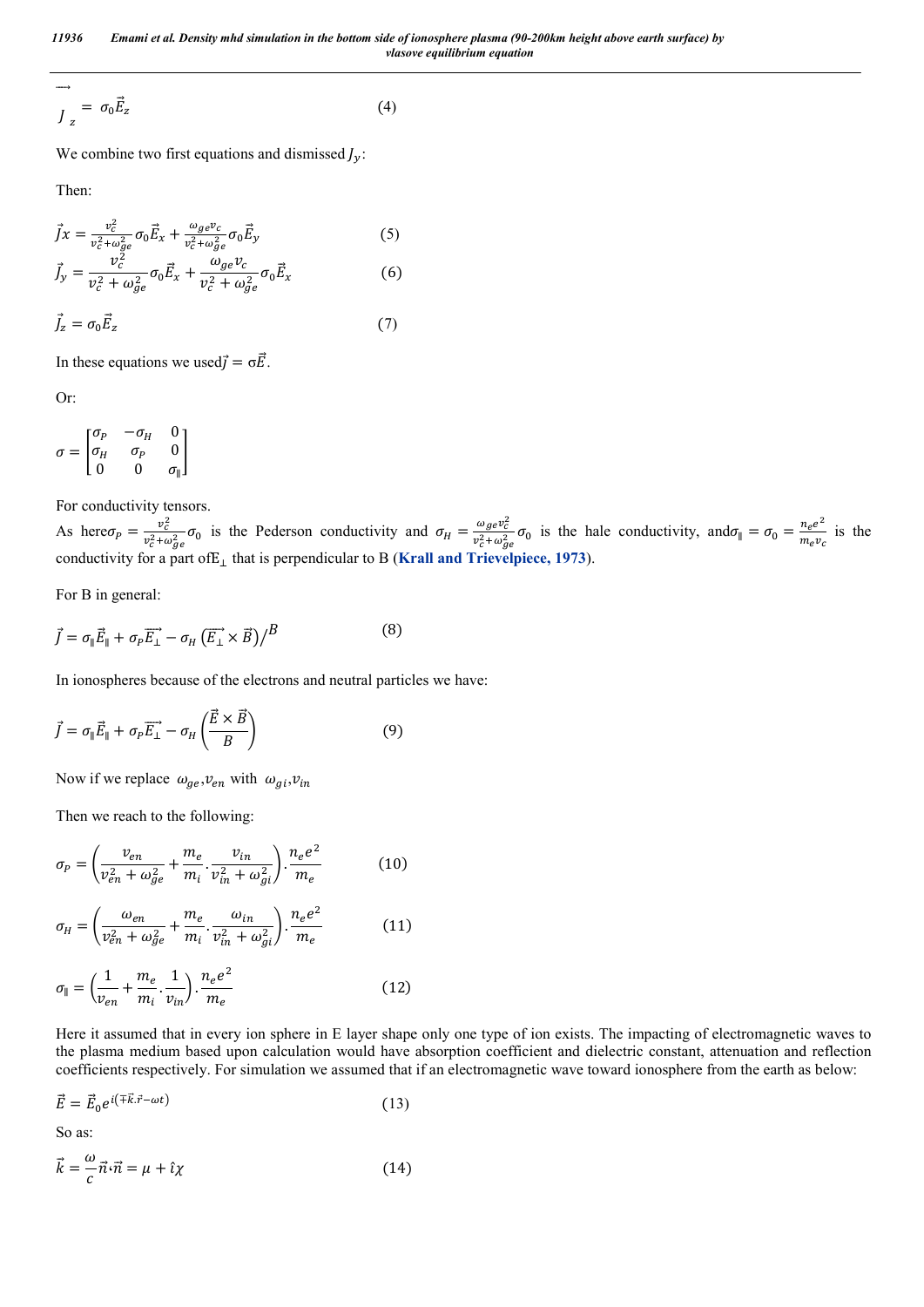That n is the reflection coefficient of the medium and  $\chi$  isits absorption coefficient, then we would have:

$$
\vec{E} = \vec{E}_0 e^{i\left(\mp \frac{\omega}{c}\mu r - \omega t\right)} e^{\frac{\omega}{c} \chi} \tag{15}
$$

Here  $\chi$  is the absorption coefficient of above function (4).In the atmosphere we have the following Tensor:

$$
\sigma = \begin{bmatrix} \sigma_P & -\sigma_H & 0\\ \sigma_H & \sigma_P & 0\\ 0 & 0 & \sigma_{\parallel} \end{bmatrix} \tag{16}
$$

There we have the Pederson conductivity as  $\sigma_P = \frac{v_c^2}{v_{\perp}^2 + c}$  $\frac{v_c}{v_c^2 + \omega_{ge}^2} \sigma_0$ 

And Hal conductivity  $\sigma_H = \frac{\omega_{ge} v_c^2}{v^2 + \omega^2}$  $\frac{\omega_{ge}v_c^2}{v_c^2+\omega_{ge}^2}\sigma_0$ ,  $\sigma_{\parallel}=\sigma_0=\frac{n_ee^2}{m_ev_c}$ 

That $\sigma_{\parallel}$  is depended to a part of electric field perpendicular to B.

Here  $\omega_{ge}$  is negative and $\sigma_{\parallel}$  is conductivity depending to $B_{\parallel}$  and $E_{\parallel}$  in plasma media we would have:

$$
\sigma = \begin{bmatrix} \sigma_1 & -\sigma_2 & 0 \\ \sigma_2 & \sigma_1 & 0 \\ 0 & 0 & \sigma_{\parallel} \end{bmatrix}
$$
 (17)

And

$$
\sigma_0 = \frac{\varepsilon_0 \omega_{pe}^2}{(\nu_e - i\omega)^2} \cdot \sigma_1 = \frac{\varepsilon_0 \omega_{pe}^2 (\nu_e - i\omega)}{[\omega_{ce}^2 + (\nu_e - i\omega)^2]} \cdot \sigma_2 = \frac{\varepsilon_0 \omega_{pe}^2 \omega_{ce}^2}{[\omega_{ce}^2 + (\nu_e - i\omega)^2]}
$$

That  $\sigma_2$  showing Hall effects  $\sigma_1$  also shows the Pederson effect.

$$
\omega_{pe}^2 = \left(\frac{e^2 N_e}{m_e \varepsilon_0}\right)
$$

Is the electron plasma frequency and  $\omega_{ce} = \left(-\frac{eB_0}{m_e}\right)$  is the electron cyclotron frequency. For electron frequencies we have:

$$
\nu_e = \nu_{ei} + \nu_{en} \tag{18}
$$

$$
\nu_{ei} = N_e \left[ 59 + 4.181 \log \left( \frac{T_e^3}{N_e} \right) \right] x 10^{-6} T_e^{-\frac{3}{2}}
$$
(19)  

$$
\nu_{en} = 5.4 \times 10^{-16} N_n T_e^{\frac{1}{2}}
$$
(20)

After solution of Maxwell equations around the IONO sound we reach to the following:

$$
\vec{\nabla} \times \vec{E} = -\frac{\partial \vec{B}}{\partial t}
$$
\n
$$
\vec{\nabla} \times \vec{B} = \mu_0 \vec{j} + \mu_0 \varepsilon_0 \frac{\partial \vec{E}}{\partial t}
$$
\n(21)\n
$$
(22)
$$

$$
\begin{aligned}\n\begin{bmatrix}\n\vec{J}\n\end{bmatrix} &= [\sigma] \cdot [\vec{E}] & (23) \\
n^2 \vec{E} - \vec{n}(\vec{n}.\vec{E}) &= [I + \frac{i\sigma}{\varepsilon_0 \omega}] \cdot \vec{E} & (24) \\
\begin{bmatrix}\nM_{xx} & M_{xy} & M_{xz} \\
M_{yx} & M_{yy} & M_{yz} \\
M_{zx} & M_{zy} & M_{zz}\n\end{bmatrix} \cdot \begin{bmatrix}\nE_x \\
E_y \\
E_z\n\end{bmatrix} &= 0 & (25) \\
Det(M) &= 0: & \\
M_{xx} &= M_{yy} = n^2 - 1 - \frac{i\sigma_1}{\varepsilon_0 \omega} & (26)\n\end{aligned}
$$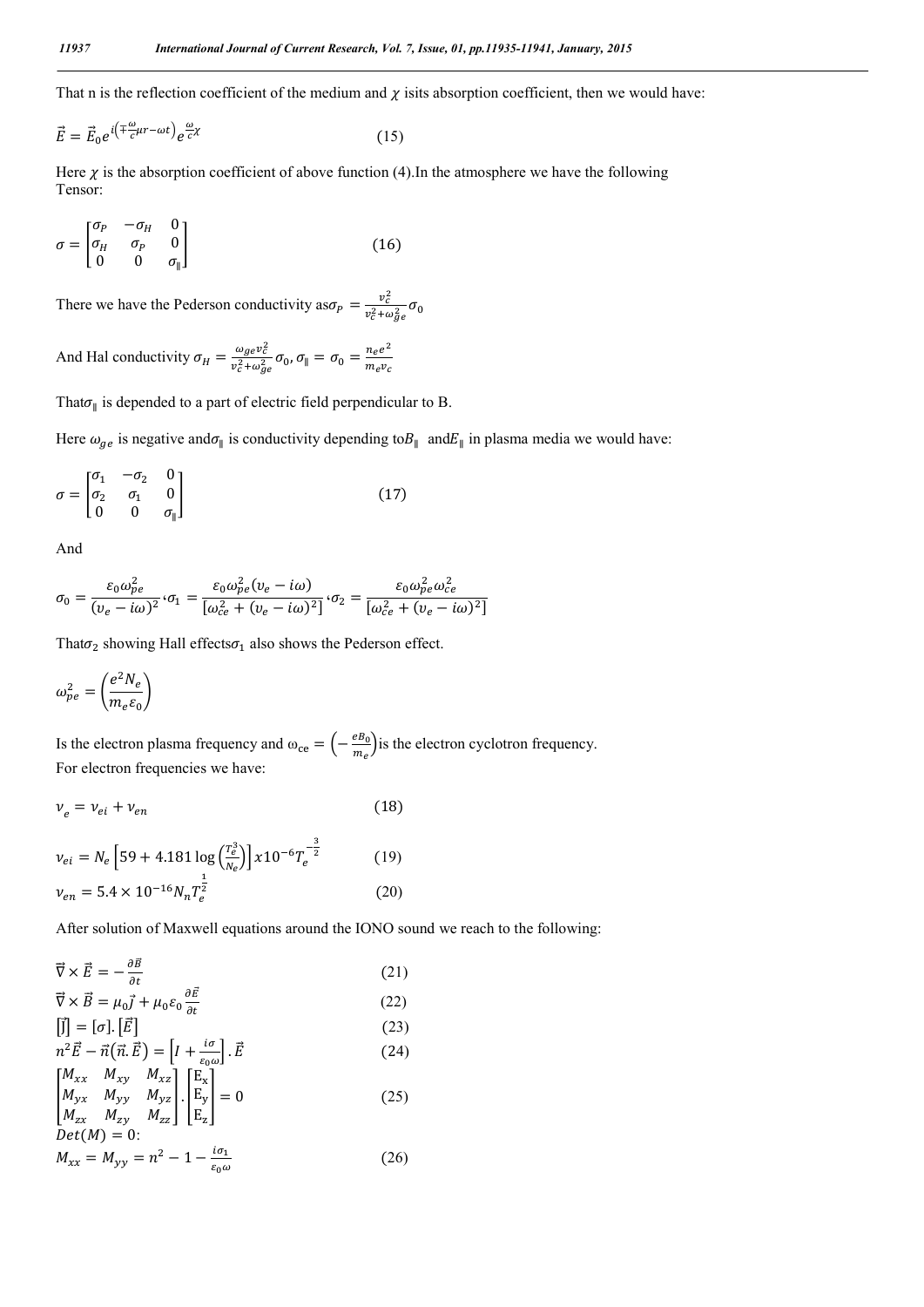*11938 Emami et al. Density mhd simulation in the bottom side of ionosphere plasma (90-200km height above earth surface) by vlasove equilibrium equation*

$$
M_{xz} = M_{yz} = M_{zx} = M_{zy} = 0
$$
\n
$$
M_{xy} = -M_{yx} = \frac{\sigma_2}{\epsilon_0 \omega}
$$
\n
$$
M_{zz} = -1 - \frac{i\sigma_0}{\epsilon_0 \omega}
$$
\n(29)

Then:

$$
\left(-1 - \frac{i\sigma_0}{\varepsilon_0 \omega}\right) \left(n^2 - 1 - \frac{i\sigma_1}{\varepsilon_0 \omega} - \frac{\sigma_2}{\varepsilon_0 \omega}\right) \left(n^2 - 1 - \frac{i\sigma_1}{\varepsilon_0 \omega} + \frac{\sigma_2}{\varepsilon_0 \omega}\right) = 0 \qquad (30)
$$
  
\n
$$
n_1^2 = A + iB \cdot n_2^2 = C + iD \qquad (31)
$$
  
\n
$$
A = 1 + \frac{\omega_{pe}^2}{\omega} \left[ \frac{(\omega - \omega_{ce})(\omega_{ce}^2 + \nu_e^2 - \omega^2) - 2\omega \nu_e^2}{(\omega_{ce}^2 + \nu_e^2 - \omega^2)^2 + 4\omega^2 \nu_e^2} \right] \qquad (32)
$$
  
\n
$$
B = \frac{\omega_{pe}^2}{\omega} \left[ \frac{2\omega \nu_e (\omega - \omega_{ce}) + \nu_e (\omega_{ce}^2 + \nu_e^2 - \omega^2)}{(\omega_{ce}^2 + \nu_e^2 - \omega^2)^2 + 4\omega^2 \nu_e^2} \right] \qquad (33)
$$
  
\n
$$
C = 1 + \frac{\omega_{pe}^2}{\omega} \left[ \frac{(\omega + \omega_{ce})(\omega_{ce}^2 + \nu_e^2 - \omega^2) - 2\omega \nu_e^2}{(\omega_{ce}^2 + \nu_e^2 - \omega^2)^2 + 4\omega^2 \nu_e^2} \right] \qquad (34)
$$
  
\n
$$
D = \frac{\omega_{pe}^2}{\omega} \left[ \frac{2\omega \nu_e (\omega + \omega_{ce}) + \nu_e (\omega_{ce}^2 + \nu_e^2 - \omega^2)}{(\omega_{ce}^2 + \nu_e^2 - \omega^2)^2 + 4\omega^2 \nu_e^2} \right] \qquad (35)
$$

In about relationship:

$$
n^2 = (\mu + i\chi)^2 = A + iB
$$

That imaginary part depended to the absorption and real part dedicated to impacts (**Stocker** *et al.,* **1997**).

Then:

$$
\chi_{1\cdot 2} = \left[\frac{\pm (A^2 + B^2)^{1/2} - A}{2}\right]^{1/2}
$$
\n(36)\n
$$
\vec{E} = \vec{E}_0 e^{i\left(\mp\frac{\omega}{c}\mu z - \omega t\right)} e^{-\frac{\omega}{c}\left[\frac{\pm (A^2 + B^2)^{1/2} - A}{2}\right]^{1/2}z}
$$
\n(37)

And the total absorption would be obtained in the following form:

Total absorption=
$$
\int_{z_0}^{z_{rofl}} e^{-\frac{\omega}{c} \left[ \frac{\pm (A^2 + B^2)^{1/2} - A}{2} \right]^{1/2} z} dz + \int_{z_{rofl}}^{z_0} e^{-\frac{\omega}{c} \left[ \frac{\pm (A^2 + B^2)^{1/2} - A}{2} \right]^{1/2} z} dz
$$
 (38)

And the particle density in the following form obtained

$$
n_n m_n g = \frac{dp}{dh} = -\frac{d}{dh} (n_n KT_n)
$$
  
\n
$$
n_n = n_0 exp\left(\frac{-(n-n_0)}{H}\right)
$$
\n(39)

And from Chapman equations:

$$
q_m = \sigma n_m I_m \Rightarrow q_m = \sigma H_n n_0 \exp\left(\frac{-(n - n_0)}{H}\right) \cdot \cos \alpha J H_n = \frac{KT}{mg} \quad (41)
$$
  
\n
$$
I(h) = I(\infty) \exp(-\sigma n_n H_n \sec \alpha) \cdot \exp\left(\frac{-(n - n_0)}{H}\right) \tag{42}
$$

Numerically obtained values confirmed completely the simulated values in the particle shape of the plasma.

For plasma fluidity form we should solved the NAVIER-Stocks formalism. For this we reached to the MHD of ionosphere plasma or:

$$
\vec{\nabla} \times \vec{B} = \mu_0 \vec{J} + \mu_0 \varepsilon_0 \frac{\partial \vec{E}}{\partial t} \cdot \vec{E} \approx \vec{\nabla} \times \vec{B}
$$
(43)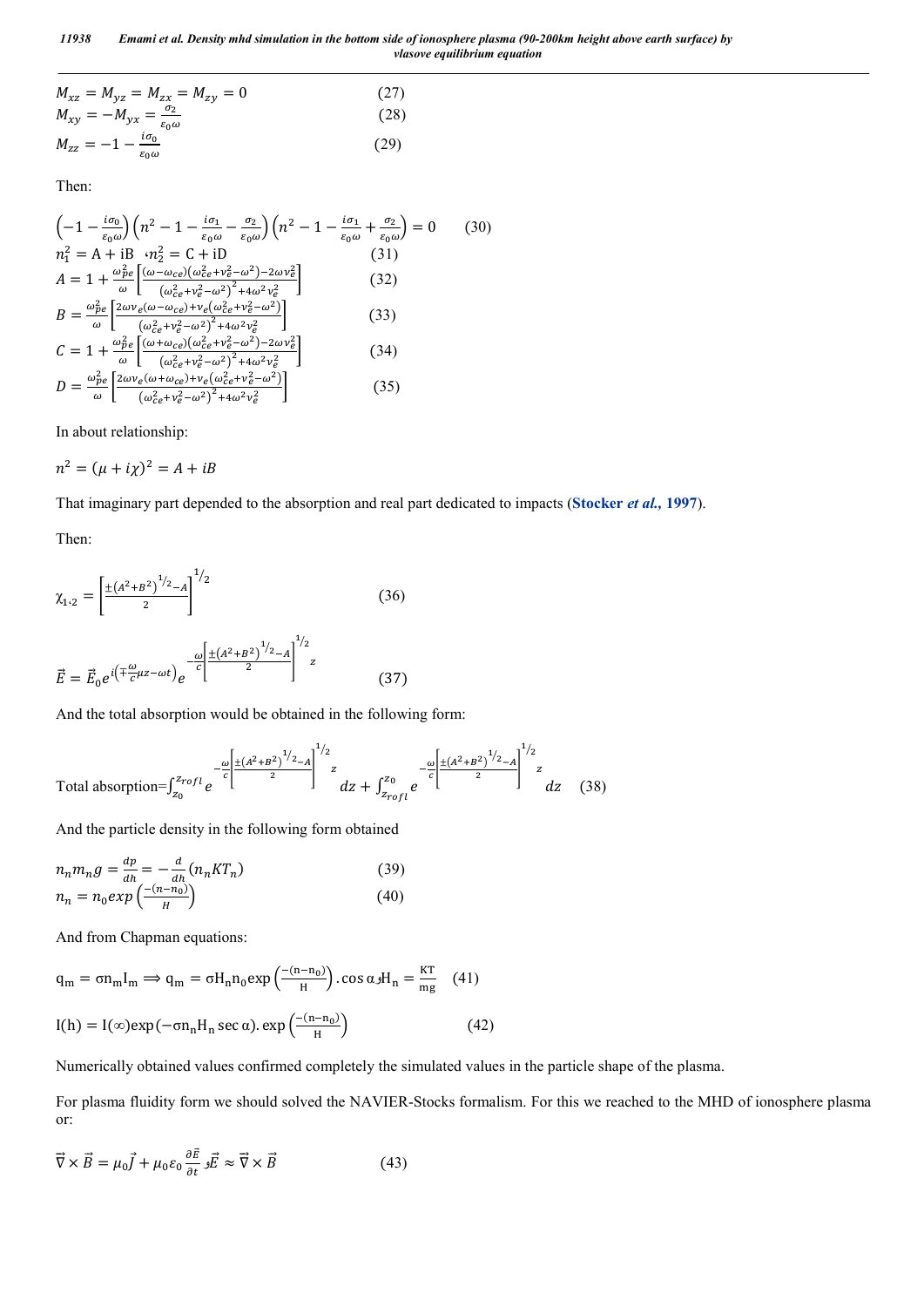$$
\implies \frac{\mu_0 \varepsilon_0}{\vec{\nabla} \times \vec{B}} \cdot \left(\frac{\partial \vec{E}}{\partial t}\right) \approx \frac{v^B /_{\tau c^2}}{B /_{L}} \approx \left(\frac{v}{c}\right)^2 \tag{44}
$$

And with B at hand we could calculate plasma current refer to the height above earth surface:

$$
\Sigma_{\rm p} = \int \sigma_{\rm p} dz \, \, J \Sigma_{\rm H} = \int \sigma_{\rm H} dz \tag{45}
$$
\n
$$
j_{\perp} = \int j_{\perp} dz \, \, J_{\perp} = \Sigma_{\rm p} E_{\perp} - \frac{\Sigma_{\rm H}}{B}
$$
\n
$$
j_{\perp} = \sigma_{\rm p} E_{\parallel} - \frac{\sigma_{\rm H} (E_{\perp} \times B)}{B} + \sigma_{\rm H} E_{\parallel} \tag{46}
$$
\nBut we knew:\n
$$
\rho = \text{ne} \vec{i} = \vec{j} A \tag{47}
$$
\nAnd:\n
$$
\vec{\nabla} \cdot \vec{j} + \frac{\partial \rho}{\partial t} = 0 \tag{48}
$$
\n
$$
\Rightarrow \frac{\partial \rho}{\partial t} = -\vec{\nabla} \cdot \vec{j} \implies \frac{\partial \rho}{\partial t} = \vec{\nabla} \cdot \left( \sigma_{\rm p} \vec{E}_{\parallel} - \frac{\sigma_{\rm H} (\vec{E}_{\perp} \times \vec{B})}{B} + \sigma_{\rm H} \vec{E}_{\parallel} \right) \tag{49}
$$

For equilibrium situation we have  $\frac{\partial \rho}{\partial t} = 0$ Then $\vec{\nabla} \cdot \vec{j} = 0$ 

J=const.

For ionized plasma we have

$$
\vec{j} = n_e e \vec{v}_e
$$

$$
n_e = \frac{\vec{j}}{e \vec{v}_e}
$$

In below we put our calculation with tabulated data obtained from IONO sound in June, 2007 (The data obtained from Rom iono sound station).

#### **Conclusion remarks**

- 1- As seen from the Figs 1- and 2 the density picks that obtained from IONO sound data and the simulation are the same in the equal altitudes.
- 2- There are differences for electron density from obtained of IONO sound data and the values obtained from calculation. These may be because of some approximation in the calculations (eg. sometimes diagrams we used  $f_0 \approx 9\sqrt{n}$ )
- 3- As we see for ionosphere E layer plasma we obtained very exactly values by means of VLASOVE equilibrium equation similar to its MHD values.



 $(cm -3)$ electron density

**Fig. 1. Electron density in JUNE**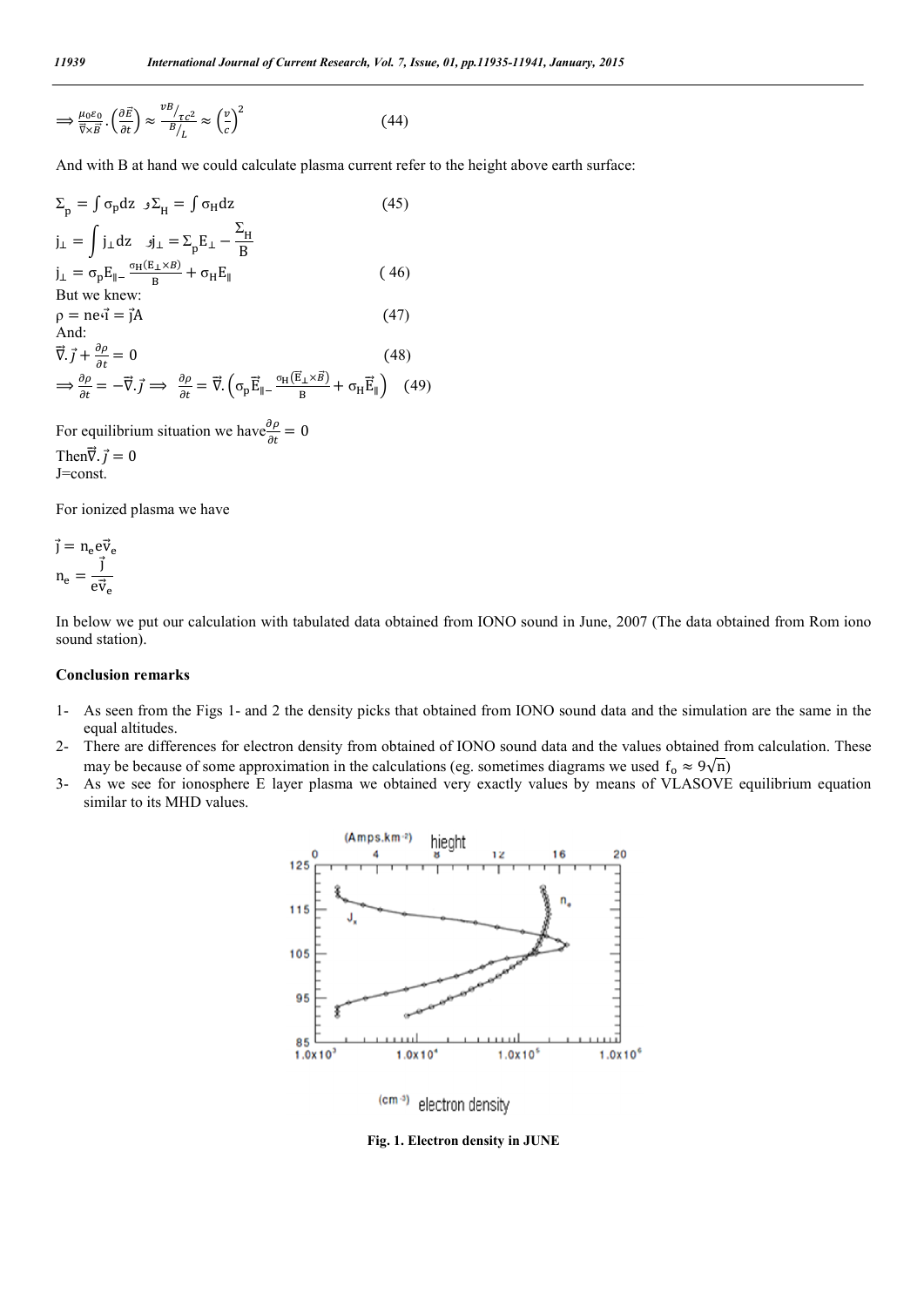*11940 Emami et al. Density mhd simulation in the bottom side of ionosphere plasma (90-200km height above earth surface) by vlasove equilibrium equation*



**Fig. 2. Electron density in SEPTEMBER**

Then refer to the conductivity tensor we reached to the following:

$$
\begin{bmatrix}\nM_{xx} & M_{xy} & M_{xz} \\
M_{yx} & M_{yy} & M_{yz} \\
M_{zx} & M_{zy} & M_{zz}\n\end{bmatrix}\n\cdot\n\begin{bmatrix}\nE_x \\
E_y \\
E_z\n\end{bmatrix} = 0
$$
\n(50)\n  
\n
$$
n^2 = (\mu + i\chi)^2
$$

Scattering of the waves in the ionosphere plasma would necessitate that:

 $Det(M) = 0$ 

From which:

$$
M_{xx} = M_{yy} = n^2 - 1 - \frac{i\sigma_1}{\epsilon_0 \omega}
$$
(51)  
\n
$$
M_{xz} = M_{yz} = M_{zx} = M_{zy} = 0
$$
(52)  
\n
$$
M_{xy} = -M_{yx} = \frac{\sigma_2}{\epsilon_0 \omega}
$$
(53)  
\n
$$
M_{zz} = -1 - \frac{i\sigma_0}{\epsilon_0 \omega}
$$
(54)  
\n
$$
\left(-1 - \frac{i\sigma_0}{\epsilon_0 \omega}\right) \left(n^2 - 1 - \frac{i\sigma_1}{\epsilon_0 \omega} - \frac{\sigma_2}{\epsilon_0 \omega}\right) \left(n^2 - 1 - \frac{i\sigma_1}{\epsilon_0 \omega} + \frac{\sigma_2}{\epsilon_0 \omega}\right) = 0
$$
(55)  
\n
$$
n_1^2 = A + iB \cdot n_2^2 = C + iD
$$
(56)  
\n
$$
A = 1 + \frac{\omega_{pe}^2}{\omega} \left[ \frac{(\omega - \omega_{ce})(\omega_{ce}^2 + v_e^2 - \omega^2) - 2\omega v_e^2}{(\omega_{ce}^2 + v_e^2 - \omega^2)^2 + 4\omega^2 v_e^2} \right]
$$
(57)  
\n
$$
B = \frac{\omega_{pe}^2}{\omega} \left[ \frac{2\omega v_e (\omega - \omega_{ce}) + v_e (\omega_{ce}^2 + v_e^2 - \omega^2)}{(\omega_{ce}^2 + v_e^2 - \omega^2)^2 + 4\omega^2 v_e^2} \right]
$$
(58)  
\n
$$
C = 1 + \frac{\omega_{pe}^2}{\omega} \left[ \frac{(\omega + \omega_{ce})(\omega_{ce}^2 + v_e^2 - \omega^2)^2 - 2\omega v_e^2}{(\omega_{ce}^2 + v_e^2 - \omega^2)^2 + 4\omega^2 v_e^2} \right]
$$
(59)  
\n
$$
D = \frac{\omega_{pe}^2}{\omega} \left[ \frac{2\omega v_e (\omega + \omega_{ce}) + v_e (\omega_{ce}^2 + v_e^2 - \omega^2)}{(\omega_{ce}^2 + v_e^2 - \omega^2)^2 + 4\omega^2 v_e^2} \right]
$$
(60)

#### **REFERENCES**

Budden, K. G. 1985. The Propagation of Radio Waves 669 pp. Cambridge University Press Cambridge. Dendy<sup>,</sup> R. O. 1990<sup>, Plasma Physics  $\cdot$ Oxford Science Publications.</sup> Francis F. chen. 1994. Introduction to plasma physics and controlled fusion.vol .1. Plenum press.